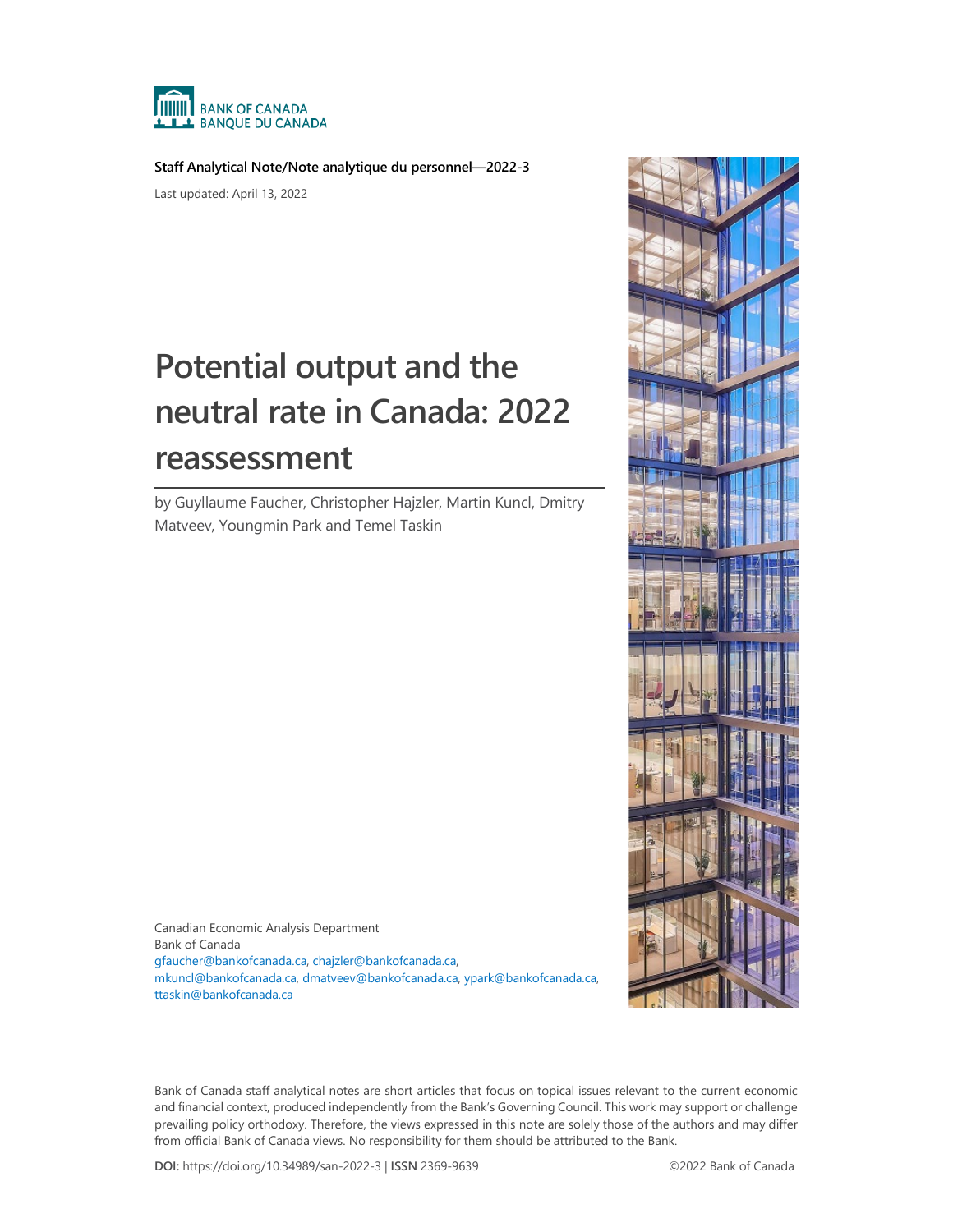# **Acknowledgements**

We acknowledge the important contribution of Julien Champagne, Gabriella Hermary and Kurt See to the analysis presented in this note. We thank Brigitte Desroches, Stefano Gnocchi, Marc-André Gosselin, Lawrence Schembri, Rodrigo Sekkel and Alexander Ueberfeldt for their useful comments and suggestions. We also thank Colette Stoeber and Alison Arnot for their editorial assistance. Finally, we thank Guylaine Letourneau and Sylvie Vancappel for their help in translating this note into French.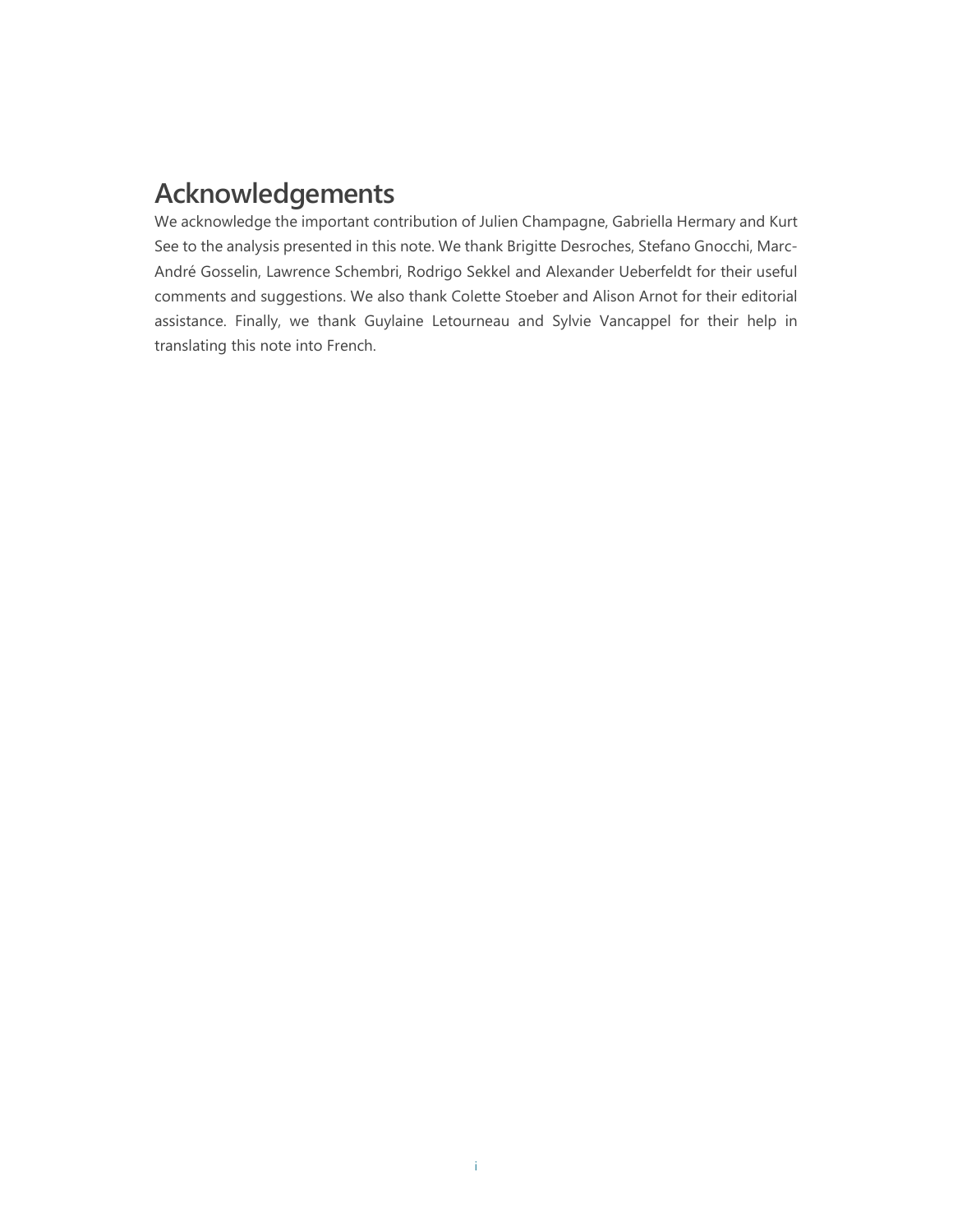### **Overview**

We present a reassessment of potential output and neutral rate estimates for Canada. Relative to the April 2021 assessment, we revised potential output growth in 2021 down by 1.4 percentage points while revising expected growth up by an average of 0.6 percentage points from 2022 to 2024 (Table [1](#page-2-0)).<sup>1</sup> These revisions largely reflect pressures from global supply disruptions that emerged in 2021 and that are expected to remain elevated in the first half of 2022 before gradually easing. The faster-than-anticipated labour market recovery and lower expected impact of the COVID-19 pandemic on labour market scarring have also contributed to upward revisions over 2022–24. The resolution of supply disruptions explains much of the anticipated pickup in potential output growth over 2022–24. However, this pickup is also supported by stronger population growth resulting from a recovery in immigration, which we expect to remain robust given the official 2022–24 immigration targets. Nevertheless, significant uncertainty exists around many of these factors, resulting in both upside and downside risks.

The estimate for the nominal neutral rate was revised up by 25 basis points and currently ranges between 2.00% and 3.00% (**Table 2**). The revision reflects reduced long-term effects of the pandemic. On the domestic side, a key contributor was stronger growth in long-term trend labour input (TLI) and potential output. On the international side, a key contributor is the global neutral rate (proxied by the US neutral rate), which was revised up by 25 basis points to a range of 2.00% to 3.00% (see Boutilier et al. 2022).

|      | <b>Potential output</b> |                            | <b>Potential output</b>                               | <b>Revisions to the</b>      |
|------|-------------------------|----------------------------|-------------------------------------------------------|------------------------------|
|      | Annual growth           | <b>Range for</b><br>growth | growth (excluding<br>temporary supply<br>disruptions) | level of potential<br>output |
| 2021 | 2.3(3.7)                | $2.1 - 2.5$                | 1.3(1.5)                                              | $-1.2$                       |
| 2022 | 1.7(1.6)                | $1.3 - 2.3$                | 1.7(1.3)                                              | $-1.1$                       |
| 2023 | 3.3(2.0)                | $2.9 - 3.9$                | 2.0(2.0)                                              | 0.2                          |
| 2024 | 2.5(2.2)                | $2.3 - 2.9$                | 2.3(2.2)                                              | 0.5                          |
| 2025 | 2.3                     | $2.1 - 2.6$                | 2.3                                                   |                              |

| Table 1: Comparison of potential output estimates relative to April 2021 |  |  |  |
|--------------------------------------------------------------------------|--|--|--|
| Annual rates (%)                                                         |  |  |  |

Note: Estimates of annual growth rates of potential output from the April 2021 assessment appear in parentheses. The range for potential output growth represents the methodological range implied by the risk scenarios presented in Table 3.

<span id="page-2-0"></span>**<sup>1</sup>** As in the *Monetary Policy Report*, this staff analytical note distinguishes between potential output and potential output excluding temporary supply disruptions to account for the relatively short-lived nature of some of the decrease in supply.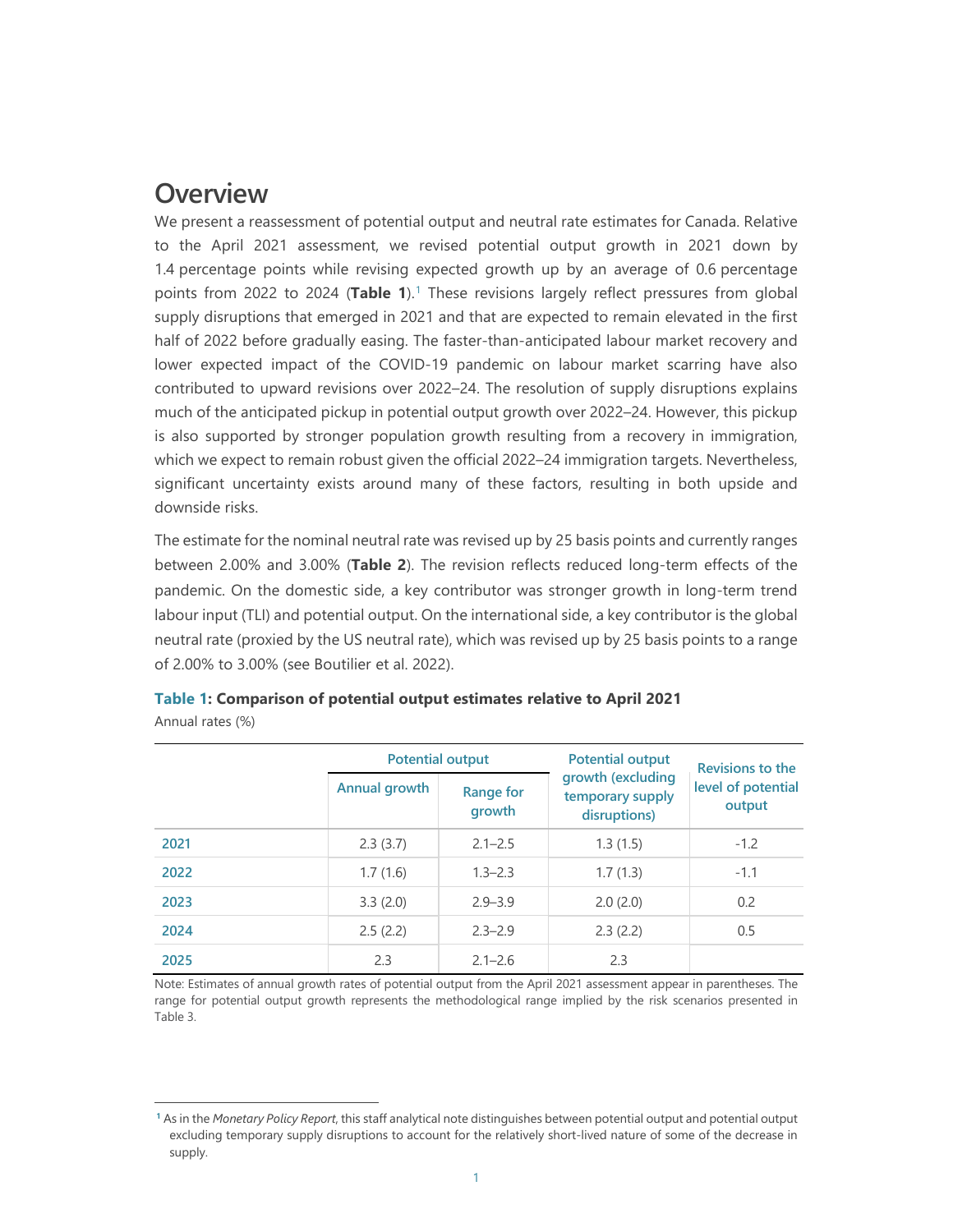|                                             | 2022 estimates | 2021 estimates |
|---------------------------------------------|----------------|----------------|
| Pure interest rate parity                   | $2.00 - 3.00$  | $1.75 - 2.75$  |
| Reduced-form model                          | $2.25 - 2.75$  | $2.00 - 2.75$  |
| <b>Overlapping-generations model</b>        | $2.50 - 3.25$  | $2.25 - 3.00$  |
| Risk-augmented neoclassical growth<br>model | $2.25 - 3.00$  | $2.00 - 2.75$  |
| <b>Overall assessment</b>                   | $2.00 - 3.00$  | $1.75 - 2.75$  |

#### **Table 2: Summary of estimates of the nominal neutral policy rate**

Annual rates (%)

Note: Rates are in nominal terms. All estimates have been rounded to the nearest 25 basis points. Reported ranges are constructed methodologically based on different counterfactuals with respect to key parameters and inputs.

# **Canadian potential output**

The Canadian economy has been significantly impacted by the ongoing supply chain disruptions, which have intensified since early 2021. As a result, we estimate that potential output expanded by 2.3% in 2021, 1.4 percentage points lower than anticipated at the time of the April 2021 assessment. We have upgraded potential output growth for 2022–24 by 0.6 percentage points on average relative to last year's assessment. This revision mainly reflects the easing of supply disruptions as well as a lower expected impact of the pandemic on labour market scarring.

Capital accumulation and growth of trend total factor productivity are expected to pick up as the unwinding of supply bottlenecks ease the pressures on manufacturing production, contributing to the strong average growth of 2.5% over 2022–25. A strong labour market outlook and solid population forecasts will also support potential output growth through TLI over the projection horizon.

### **Revisions to growth**

Global supply disruptions have significantly limited production in durable goods sectors (such as motor vehicles) since early 2021. Transportation bottlenecks, labour shortages and difficulties sourcing essential inputs (such as semiconductors and construction materials) are all causing supply constraints and production slowdowns for businesses. This can be seen, for example, in delivery delays and cancelled sales, which have made existing capital and workers less productive and have discouraged investment (Bank of Canada 2022). The main impact of these disruptions on our estimates of potential output come through the downward revisions to trend total factor productivity. We also estimate them to have negatively affected business investment and trend hours worked, but to a lesser extent. Altogether, these impacts amount to a negative revision to potential output growth of -1.1 percentage points in 2021. The negative impact from the unanticipated global supply bottlenecks in 2021 is likely to dissipate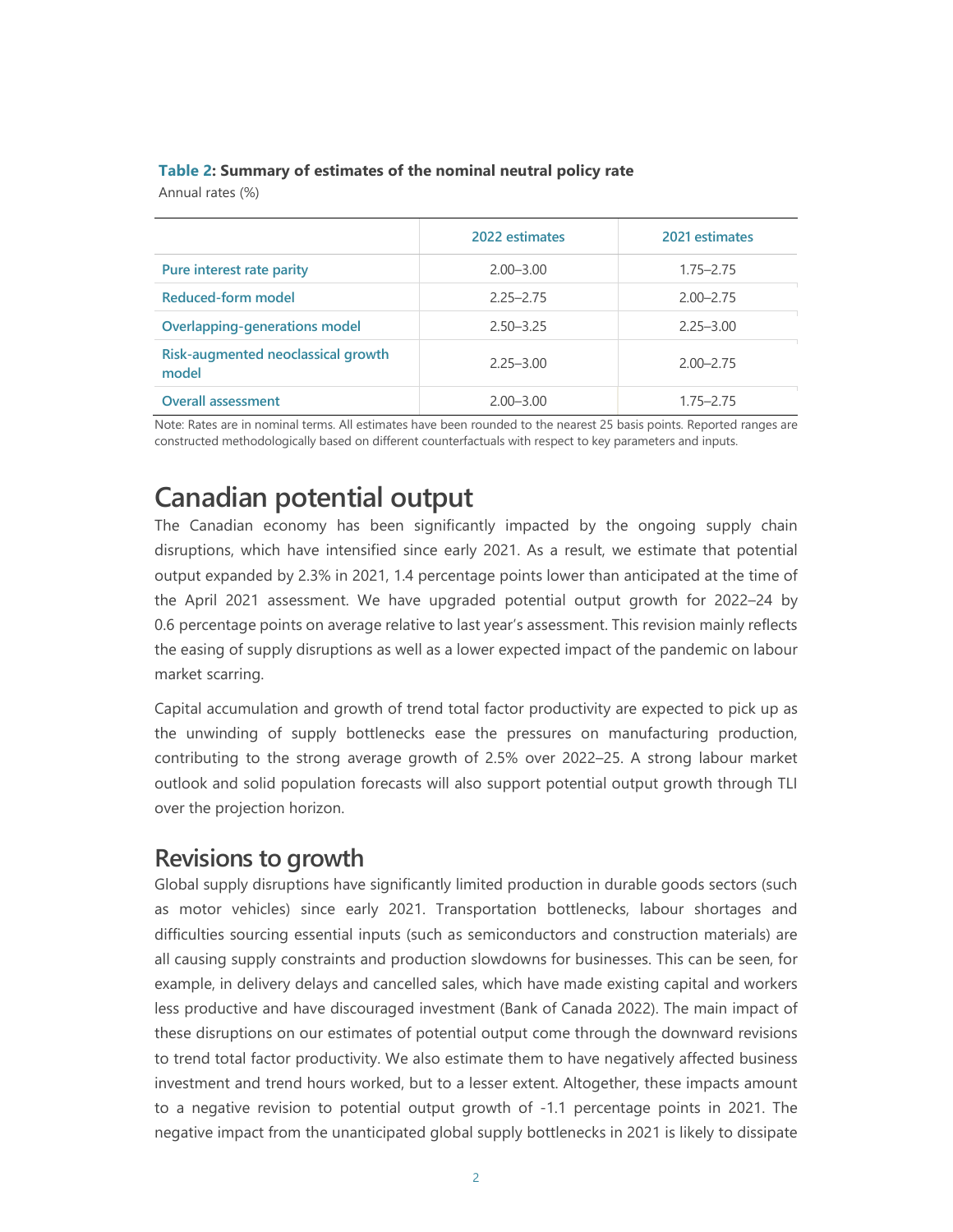only gradually over 2022–23, resulting in an average upward revision of 0.7 percentage points in the growth of potential output in 2023 and 2024 (**Chart 1**).





The contribution of capital accumulation to potential output growth over the projection is revised down. This decrease is explained by elevated uncertainties stemming from Russia's invasion of Ukraine as well as by the impacts from supply disruptions. However, the negative impact is somewhat offset by higher energy prices, stemming in part from the Russian invasion, that are expected to increase investment in the oil and gas sector.

Growth in both TLI and potential output over the projection horizon is supported by the fast recovery of the labour market. This recovery has been stronger than previously anticipated. This is reflected in labour scarring that is less severe and upward revisions to trend employment. These developments, together with upgraded projections of population growth, contribute positively to the potential output growth revision in 2022 and 2023 (0.3 percentage points on average).

Containment measures account for a 0.1 percentage point downgrade to potential output growth in 2021. In last year's assessment, we expected these containment measures to be removed completely by the end of 2021.**[2](#page-4-0)** However, the spread of new variants of COVID-19 led to the renewal of public health measures, which weighed more heavily on potential output growth.

Considering all these factors together, we have revised potential output growth up by 0.6 percentage points per year on average over 2022–24. Accordingly, the level of potential output is 0.5% higher by 2024 (fourth column of **Table 1**). Excluding temporary supply

<span id="page-4-0"></span>**<sup>2</sup>** See Brouillette et al. (2021) for the details of last year's potential output assessment.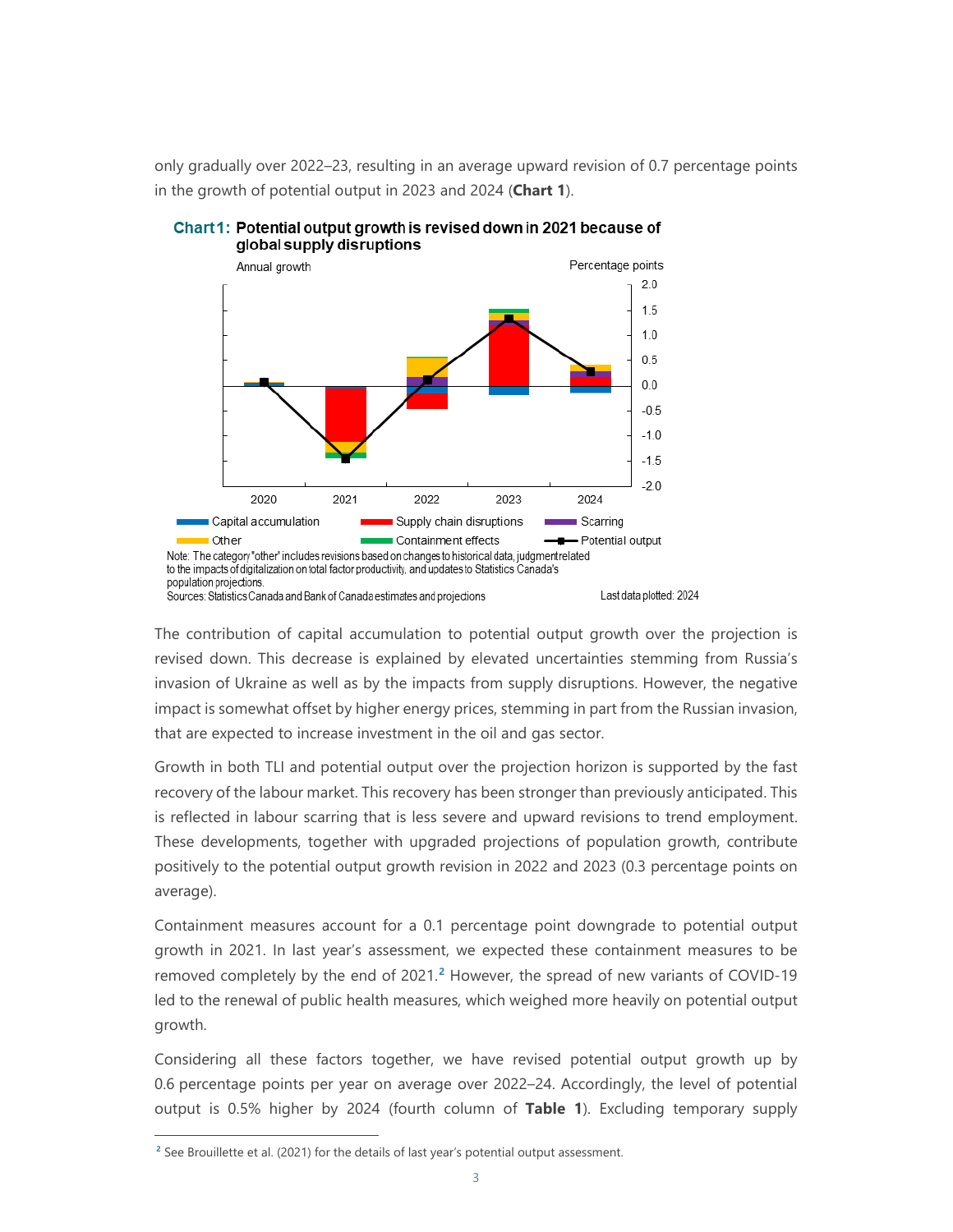disruptions, we find potential output evolved much more in line with last year's assessment. This can be seen in the third column in **Table 1**, which shows a counterfactual measure of potential output growth without supply chain bottlenecks, labour market mismatch and containment measures.**[3](#page-5-0)** The slightly higher expected growth of potential output over 2022–24 compared with last year's assessment largely reflects the structural improvements in the labour market outlook that are resulting in milder scarring effects.

### **Dynamics of potential output growth**

Growth of potential output is expected to decline from 2.3% in 2021 to 1.7% in 2022 because of lingering supply chain issues, along with the fading of containment effects that contributed to above-average growth in 2021. Potential output growth will then pick up to 2.5% on average over 2022–25. Given that pressures on manufacturing production and trade stemming from supply bottlenecks are anticipated to remain elevated in 2022, we expect growth in trend labour productivity to remain relatively weak until 2023 (**Chart 2**). As these pressures ease, capital accumulation and growth in trend total factor productivity should pick up, supporting the rebound in growth of trend labour productivity to an average of 1.5% over 2023–25. However, Russia's invasion of Ukraine raises uncertainties around how long global supply disruptions will persist or how severe they might become. Higher energy prices are also expected to support capital accumulation in 2023 and 2024 through higher investment in the oil and gas sector.**[4](#page-5-1)**

With the easing of containment measures and a significant recovery in employment following the pandemic, TLI grew 2.4% in 2021. We expect TLI to rise at an annual rate of 1.3% on average between 2022 and 2025. As remaining containment measures are lifted, supply chain disruptions are resolved and labour market mismatch induced by the pandemic dissipates, the trend employment rate is expected to recover, expanding by 0.2% on average over 2022 and 2023 (**Chart 3**).

The combined impact of non-temporary factors on potential output can be seen more clearly in **Table A-1** in the Appendix, which shows the counterfactual estimates without the effects of containment and supply chain disruptions. Without these temporary factors, projected growth of the trend employment rate is roughly constant over 2022–24 and coincides with stable TLI growth of about 1.1%. Scarring effects induced by the pandemic are now expected to be modest, reducing TLI growth by 0.1 percentage point on average between 2021 and 2023 but dissipating after that. Population aging also acts as a drag on potential output. Potential output growth would be 0.2–0.3 percentage points higher on average if the demographic structure of the population remained unchanged. Offsetting these factors is the strong positive contribution from immigration. With respect to labour productivity, the non-temporary factors

<span id="page-5-0"></span>**<sup>3</sup>** Temporary containment measures include mandatory business closures for hard-to-distance services and stay-athome orders.

<span id="page-5-1"></span>**<sup>4</sup>** Partially offsetting the impact from higher energy prices on capital deepening is the impact of higher TLI growth, which decreases the capital-to-labour ratio.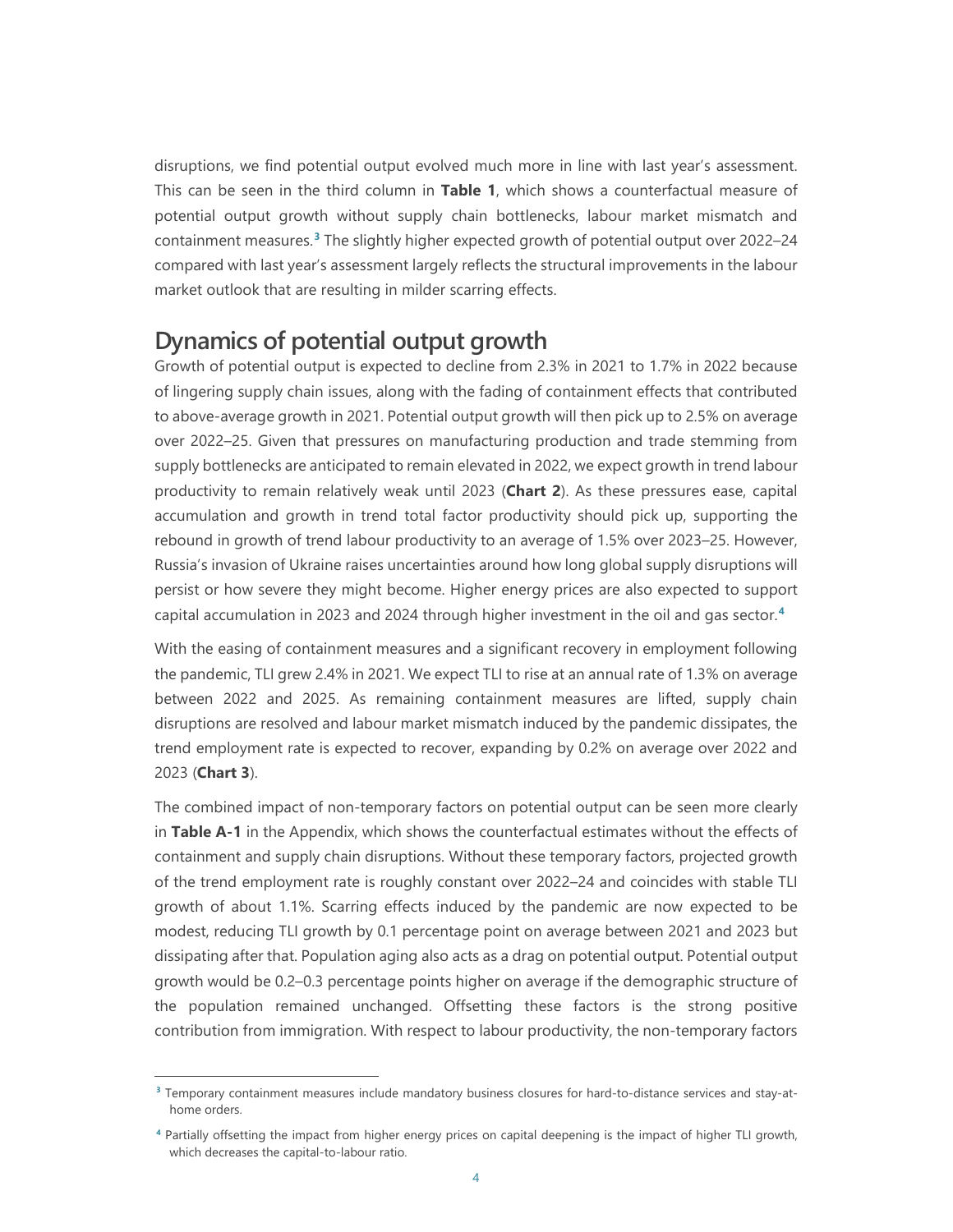supporting the gradual improvement in trend labour productivity growth include the impacts from accelerated digitalization and the post-pandemic recovery in investment (including from higher energy prices).



#### Chart 2: Potential output growth picks up over 2023-24 as supply disruptions ease





Annual contributions to growth in trend labour input

Population growth dynamics are another important driver of TLI growth over the projection. Growth in the working-age population declined to 0.9% in 2021 and is expected to increase to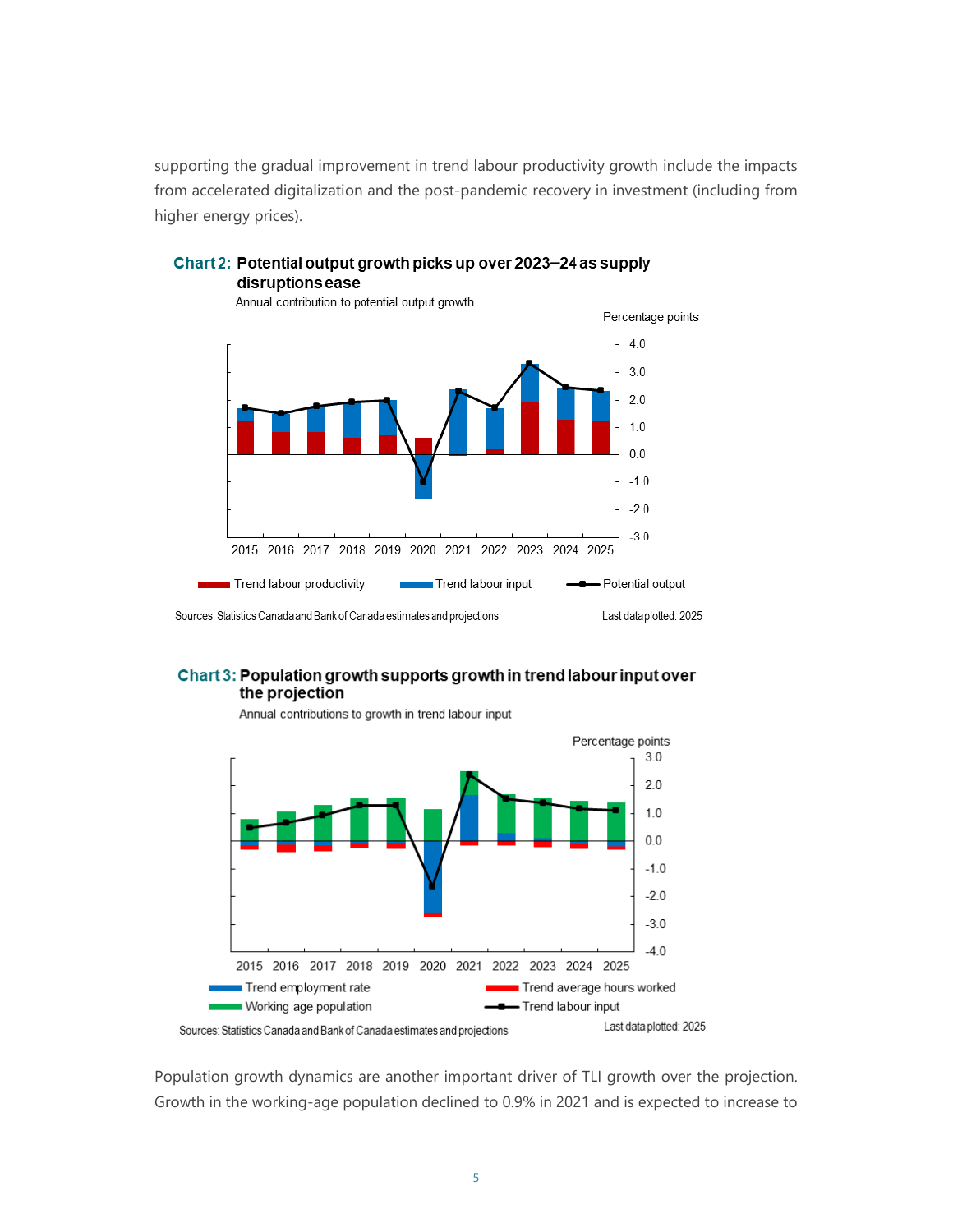1.4% on average over 2022–25 (**Chart 3**).**[5](#page-7-0)** These dynamics depend crucially on immigration. The sharp decline in new immigrants from the onset of the pandemic to mid-2021 weighed heavily on population growth. Immigration recovered strongly in the second half of 2021 and is expected to remain strong over 2022–24, in line with the new, higher Canadian government immigration targets. This immigration provides an important offset to the negative impact of population aging on the working-age population. However, the population projection has both upside and downside risks.

### **Uncertainty around the base-case scenario**

Uncertainty around our estimates of potential output growth remains significant. This section presents the main risks to our outlook.

Statistics Canada's high and low population growth scenarios present upside and downside risks to our TLI outlook. Over the projection, these scenarios mainly reflect differences in assumptions regarding new immigrants, including temporary workers. The substantial backlog in immigration and visa applications, combined with above-average immigration rates over the second half of 2021, suggests that official immigration targets are likely to be met and perhaps even exceeded, posing an upside risk. Contributing to this upside risk is the increasing number of refugees fleeing Ukraine. These refugees have so far been relocating mainly to neighbouring European countries, but they could migrate to Canada in greater numbers than currently expected. On the downside, the US administration's 2021 immigration bill could increase competition for new migrants. In addition, the pandemic could have longer-lasting impacts on immigration than anticipated: for example, ongoing travel and quarantine restrictions in many countries could make people less willing to immigrate and risk being unable to visit extended families. The high (low) scenario would add (subtract) 0.1–0.2 percentage points to (from) the baseline potential output growth over 2022–25 (**Table 3**).

The dynamics of global supply chain disruptions also have upside and downside risks.**[6](#page-7-1)** On the negative side, supply disruptions could intensify somewhat over the first half of 2022, particularly because of unexpected supply disruptions stemming from the invasion of Ukraine, before beginning to ease. **[7](#page-7-2)** On the positive side, some recent indicators show that the supply bottlenecks may have already peaked, implying potentially faster improvements both in

<span id="page-7-0"></span>**<sup>5</sup>** Working-age population is defined as persons aged 15 and over.

<span id="page-7-1"></span>**<sup>6</sup>** Our baseline estimates assume that pressures from global supply disruptions begin to ease in the first half of 2022 and are fully resolved by the second half of 2023.

<span id="page-7-2"></span>**<sup>7</sup>** According to recent results from the Bank's Business Outlook Survey, firms continue to face challenges meeting unanticipated increases in demand (Bank of Canada 2022).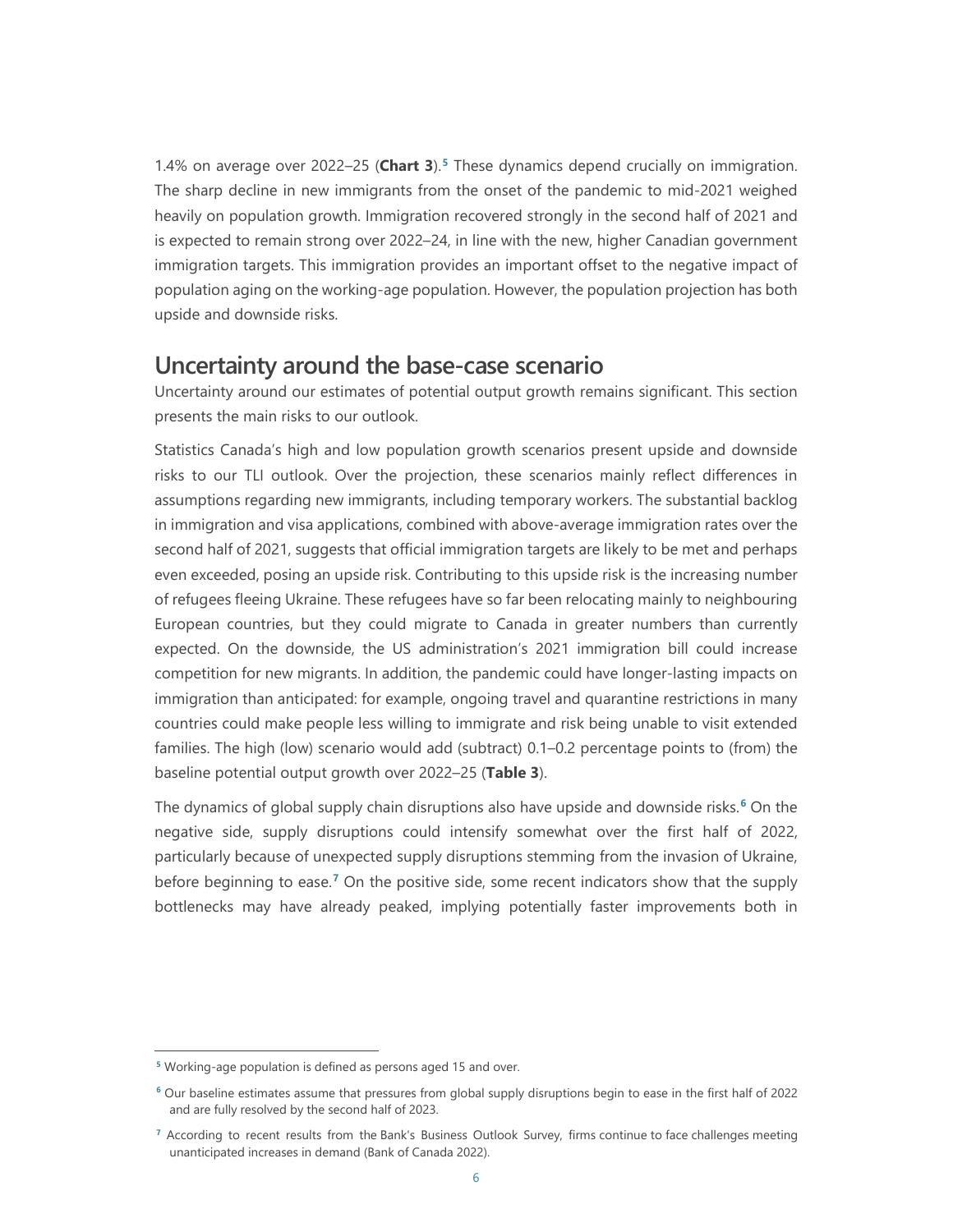Canada and among its major trading partners.**[8](#page-8-0) Table 3** shows the impacts of these downside and upside scenarios on potential output growth.

The share of employment in digitally intensive sectors has been increasing in Canada, and the pandemic appears to have accelerated this trend. Labour productivity is higher in these sectors than in non-digitally intensive ones, suggesting that this sectoral shift could lift potential growth over the projection horizon.**[9](#page-8-1)** The positive impact of digitalization on total factor productivity included in last year's assessment is small relative to what some empirical evidence suggests, particularly when greater use of digital technologies has persistent growth impacts.**[10](#page-8-2)** While our previous view on digitalization is still reasonable, upside risks to our assessment of potential output growth remain. **[11](#page-8-3)**

| Table 3: Ranges for potential output growth based on alternative risk scenarios |                      |              |            |              |              |              |
|---------------------------------------------------------------------------------|----------------------|--------------|------------|--------------|--------------|--------------|
| Annual rates (%)                                                                |                      |              |            |              |              |              |
| <b>Risk</b>                                                                     | <b>Scenario</b>      | 2021         | 2022       | 2023         | 2024         | 2025         |
| <b>Population growth</b>                                                        | Lower                | 0.0          | $-0.1$     | $-0.2$       | $-0.2$       | $-0.2$       |
|                                                                                 | <b>Higher</b>        | 0.0          | 0.1        | 0.2          | 0.2          | 0.2          |
| <b>Global supply disruptions</b>                                                | More prevalent       | 0.0          | $-0.3$     | 0.2          | 0.1          | 0.0          |
|                                                                                 | Less prevalent       | 0.1          | 0.3        | $-0.2$       | 0.0          | 0.0          |
| <b>Accelerated digitalization</b>                                               | Larger               | 0.1          | 0.2        | 0.1          | 0.1          | 0.1          |
| Labour productivity<br>scarring                                                 | <b>More scarring</b> | $-0.2$       | 0.0        | 0.1          | 0.0          | 0.0          |
| <b>Growth impact range</b>                                                      |                      | $-0.2 - 0.2$ | $-0.4-0.6$ | $-0.4 - 0.6$ | $-0.2 - 0.4$ | $-0.2 - 0.3$ |

Finally, our analysis of labour market scarring focuses on implications for employment and average hours worked. However, it is well known that workers who lose their jobs suffer from persistent losses in earnings even when they get back to work, suggesting potential scarring in the form of a temporary decline in labour productivity.**[12](#page-8-4)** We use estimates of the decline in hourly earnings among displaced workers during the Great Recession in the United States (from

<span id="page-8-0"></span>**<sup>8</sup>** As of the first quarter of 2022, the Purchasing Managers' Index of manufacturing backlogs and supplier delivery times points to an easing of supply disruptions, but these disruptions remain elevated in Canada. See Benigno et al. (2022) for recent developments in supply disruptions in some of Canada's major trading partners.

<span id="page-8-1"></span>**<sup>9</sup>** Liu (2021) presents evidence on the digitalization trends and productivity differences between digitally intensive and non-digitally intensive sectors in Canada. See Liu and McDonald-Guimond (2021) for details on the classification of digitally intensive industries in Canada.

<span id="page-8-2"></span>**<sup>10</sup>** See Brouillette et al. (2021) for details.

<span id="page-8-3"></span>**<sup>11</sup>** See, for example, Gal et al. (2019), who find that firms that increase their use of digital technologies such as cloud computing or high-speed broadband by 10% are 4% to 10% more productive after five years.

<span id="page-8-4"></span>**<sup>12</sup>** The lost productivity could reflect job-specific skills workers had accumulated in their previous job or simply a better fit between their skills and their previous job.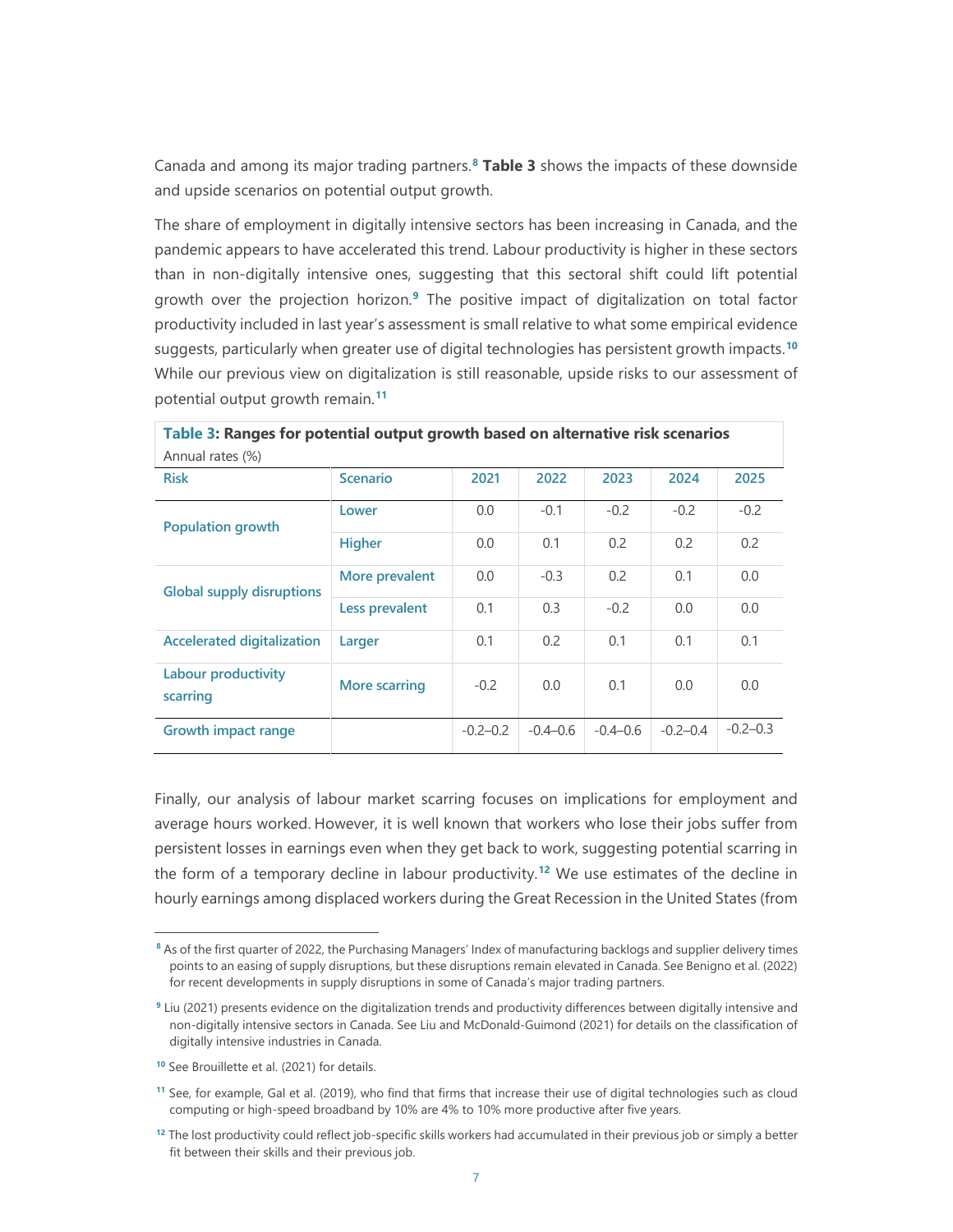Lachowska, Mas and Woodbury 2020) to approximate the impact on future earnings from temporary unemployment during the pandemic in Canada. This shows how large labour productivity scarring could be and is the basis for the final downside risk listed in **Table 3**.

Taken together, the risks around the baseline estimates are broadly balanced; we summarize them in the bottom row of **Table 3**. However, Russia's invasion of Ukraine represents additional uncertainty in this outlook that is hard to quantify.

# **Canadian neutral rate**

As in previous neutral rate reassessments, we use a concept that defines the neutral rate as the policy rate consistent with output at its potential level and inflation equal to the target after the effects of all cyclical shocks have dissipated (Mendes 2014).

We assess that the Canadian nominal neutral rate lies in the range of 2.0% to 3.0%. The estimated range for the Canadian neutral rate is based on the output from four assessment methods used in previous years (**Table 2**): **[13](#page-9-0)**

- an interest rate parity approach
- a reduced-form model
- an overlapping-generations model
- a risk-augmented neoclassical growth model

This year we have reviewed, recalibrated and significantly extended the overlappinggenerations model to incorporate new domestic forces (such as population aging, fiscal policy and income inequality) as possible drivers of the Canadian neutral rate. These forces were highlighted in recent literature as important drivers of the neutral rate. We discuss these additions in **Box 1** below.

Reported ranges for neutral rate estimates in **Table 2** are constructed based on different counterfactuals for key parameters and inputs for each model. Most models suggest a 25 basis-point increase. A higher estimate of the US neutral rate is naturally responsible for the increase of both bounds in the estimate from the pure interest rate parity approach. It also increases the estimates of the reduced-form model and the overlapping-generations model. Higher estimates of long-term potential output growth and long-term TLI growth also push our estimates of the Canadian neutral rate higher. Taken together, the overlappinggenerations model and the risk-augmented neoclassical growth model suggest an increase of 25 basis points in both the upper and lower bounds. And the reduced-form model suggests an increase only in the lower bound of the neutral rate estimates.

<span id="page-9-0"></span>**<sup>13</sup>** These methods were first introduced by Mendes (2014) and later updated by Carter, Chen and Dorich (2019).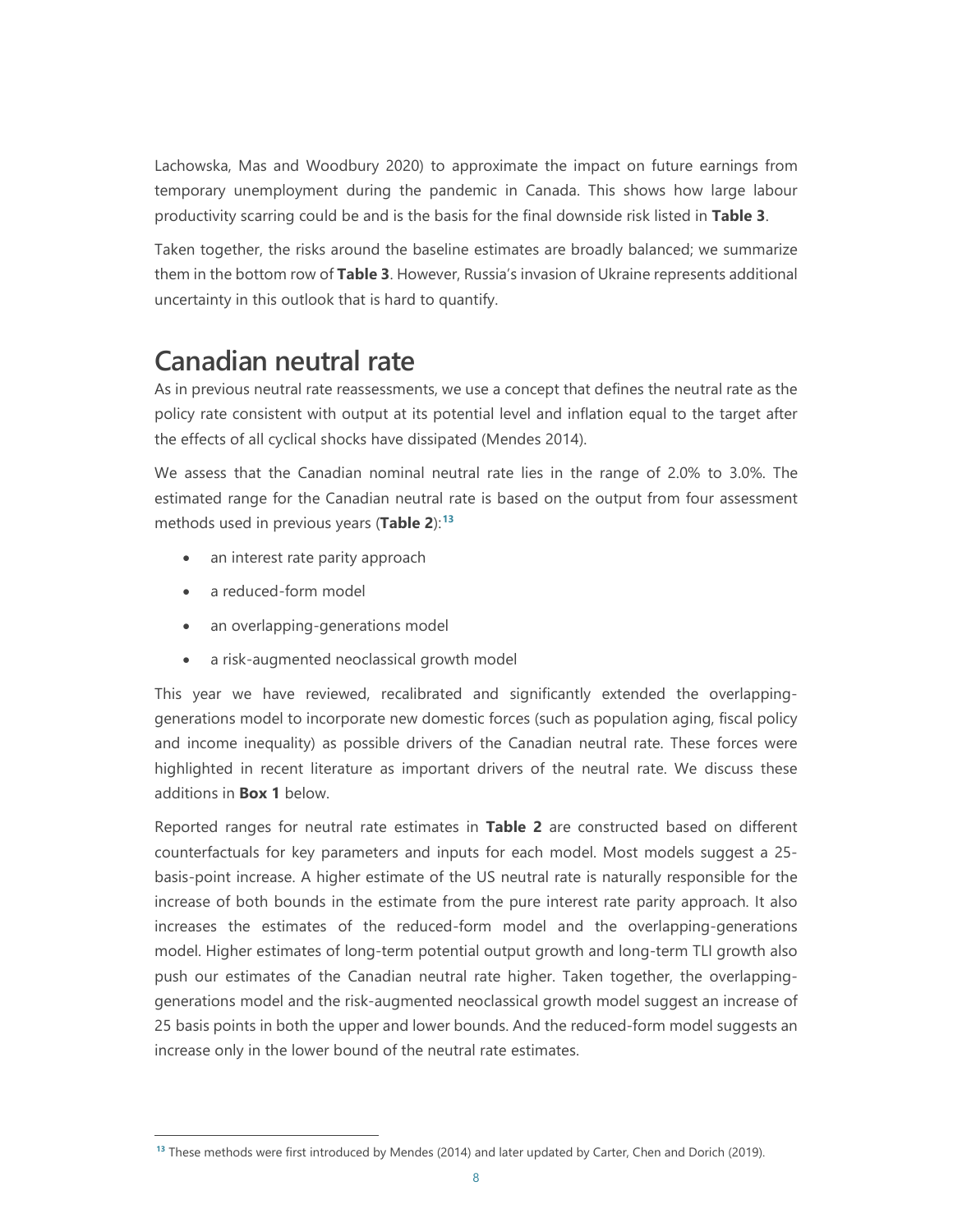An interval constructed using all ranges from these methods would result in an upper bound of 3.25%. However, this upper bound is supported only by a specific calibration of the overlapping-generations model. Therefore, like last year, we do not include the upper bound of the overlapping-generations model in the overall range; rather, we maintain the usual practice of focusing on an interval of 100 basis points. In sum, a reconsideration of the longterm effects of the pandemic both on our US neutral rate estimate (see Boutilier et al. 2022) and on our TLI explains the upward revision of our neutral rate estimates in Canada.

Finally, it is important to stress the inevitable uncertainty surrounding estimates of an unobservable variable such as the neutral rate of interest. This uncertainty is especially pertinent given the current context of the ongoing global pandemic and the recent invasion of Ukraine by Russia. While the ranges above reflect the sensitivity of our estimates to different models and their inputs, these ranges are narrower than what econometric models would suggest.

#### **Box 1**

### **New factors in the overlapping-generations model**

We have extended our overlapping-generations model to include several factors that existing studies identify as historically important drivers of the neutral rate. Specifically, we account for the impact of changing demographics, fiscal policy and after-tax income inequality on the neutral rate in the context of a small open economy. In what follows, we summarize the model that focuses on the role of new factors. (We provide a more detailed description in a staff discussion paper; see Kuncl and Matveev, forthcoming.)

As in the original version of the model, the neutral rate,  $r^*$ , is the sum of the global neutral rate,  $r^{global}$ , and a country-specific risk premium,  $\phi$ :

$$
r^* = r^{global} + \phi \left[ \frac{Capital + Net Government Debt - Net Private Weather}{GDP} \right],
$$

where the risk premium is increasing in Canada's net external debt position relative to its gross domestic product (GDP). Domestic factors, including the newly introduced ones, affect the domestic supply of private savings as well as the demand for business investment and public borrowing. In turn, the resulting accumulation of private wealth, capital and public debt determines the net external debt position. We capture the underlying effects of domestic factors using a structural model with overlapping generations of young, middle-age and old-age households.

Consider first demographic factors: life expectancy, fertility and migration. Increasing life expectancies are positively related to saving in anticipation of retirement, which creates a downward push on  $r^*$  (see, e.g., Carvalho, Ferrero and Nechio 2016). This demographic factor is an addition to the effects on  $r^*$ already accounted for—stemming from a positive relationship between investment and supply of labour driven by changes in fertility and migration.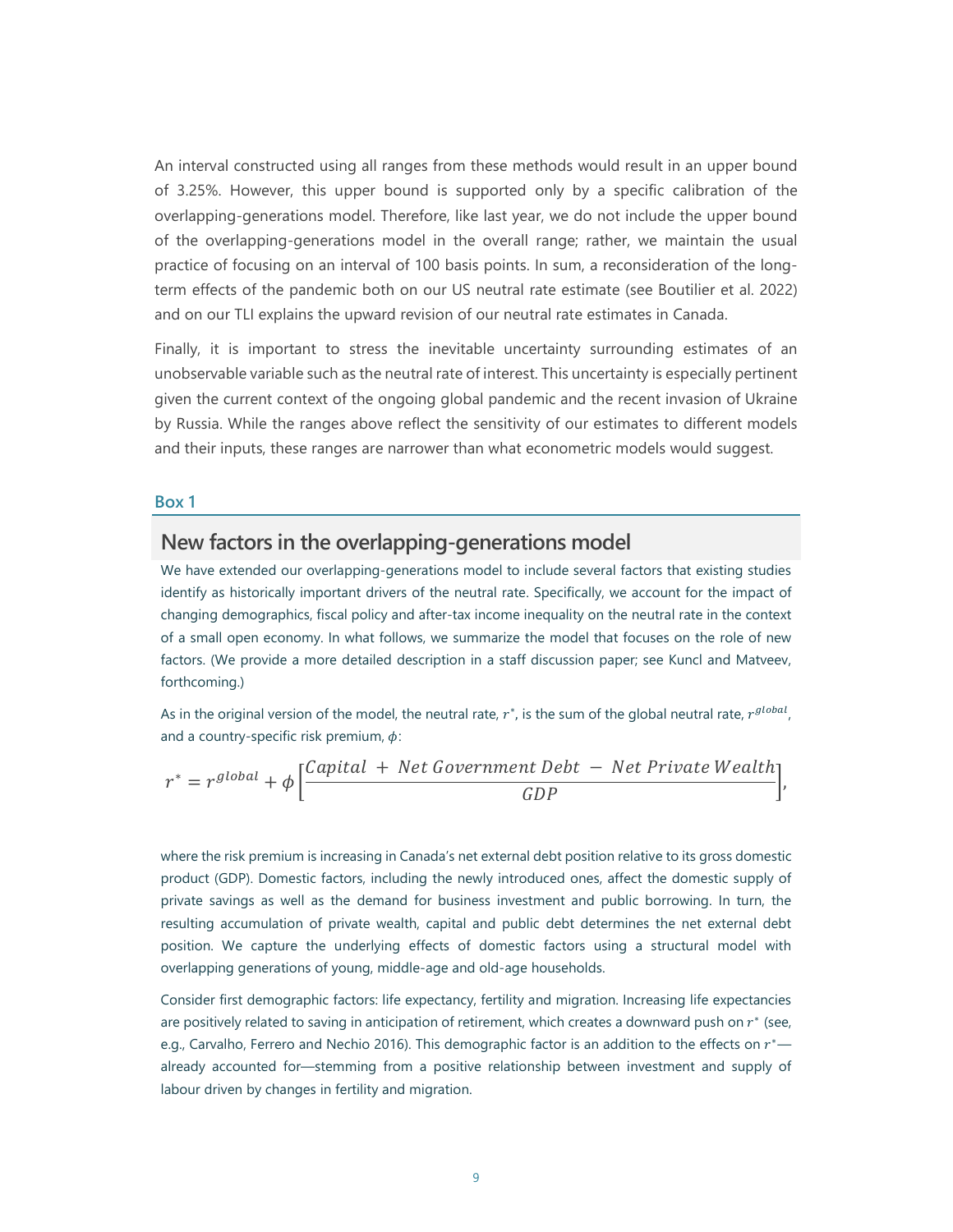Next, we introduce as a fiscal factor the level of general government debt as a share of GDP, which positively affects  $r^*$  (see, e.g., Rachel and Summers 2020). Considering this, we find that the increase in government debt due to the COVID-19 pandemic creates an upward push on  $r^*$ .

Finally, increasing income inequality that favours high-income households with a larger propensity to save pushes up aggregate savings and negatively affects *r\** (see Mian, Straub and Sufi 2021). In Canada, the recent robust fiscal policy response to the economic shutdowns driven by the pandemic have prevented a significant rise in income inequality (see, e.g., MacGee, Pugh and See 2020; and Kuncl, McWhirter and Ueberfeldt 2021). As a result, this factor currently has a quantitatively small impact on the neutral rate.

| Annual rates (%) |                         |                           |                                  |  |  |  |
|------------------|-------------------------|---------------------------|----------------------------------|--|--|--|
|                  | Potential output growth | <b>Trend labour input</b> | <b>Trend labour productivity</b> |  |  |  |
| 2010-19          | 1.9(1.9)                | 0.9(0.9)                  | 0.9(0.9)                         |  |  |  |
| 2020             | 1.5(1.4)                | 0.8(0.8)                  | 0.6(0.6)                         |  |  |  |
| 2021             | 1.3(1.5)                | 0.5(0.4)                  | 0.8(1.1)                         |  |  |  |
| 2022             | 1.7(1.3)                | 1.2(0.7)                  | 0.5(0.7)                         |  |  |  |
| 2023             | 2.0(2.0)                | 1.1(0.7)                  | 0.9(1.3)                         |  |  |  |
| 2024             | 2.3(2.2)                | 1.2(0.7)                  | 1.1(1.4)                         |  |  |  |
| 2025             | 2.3                     | 1.1                       | 1.2                              |  |  |  |

**Table A-1: Potential output growth excluding temporary supply disruptions**

**Appendix**

Note: Estimates of annual growth rates of potential output excluding temporary factors remove the impacts of supply chain disruptions, labour market mismatch and COVID-19 containment effects. Estimates from the April 2021 assessment appear in parentheses They exclude COVID-19 containment effects, which were the only temporary factor at that time. Numbers may not sum due to rounding.

# **References**

Bank of Canada. 2022. *Monetary Policy Report* (January).

- Benigno, G., J. di Giovanni, J. J. J. Groen and A. I. Noble. 2022. "A New Barometer of Global Supply Chain Pressures." *Liberty Street Economics*, January 4. Federal Reserve Bank of New York.
- Boutilier, K., T. Carter, X. S. Chen, E. Ekanayake, L. Poirier, P. Shannon, A. Uppal and L. Xiang, "Assessing Global Potential Output Growth and the US Neutral Rate: April 2022," Bank of Canada Staff Analytical Note No. 2022-4 (April 2022).
- Brouillette, D., G. Faucher, M. Kuncl, A. McWhirter and Y. Park. 2021. "Potential Output and the Neutral Rate in Canada: 2021 Update." Bank of Canada Staff Analytical Note No. 2021-6.